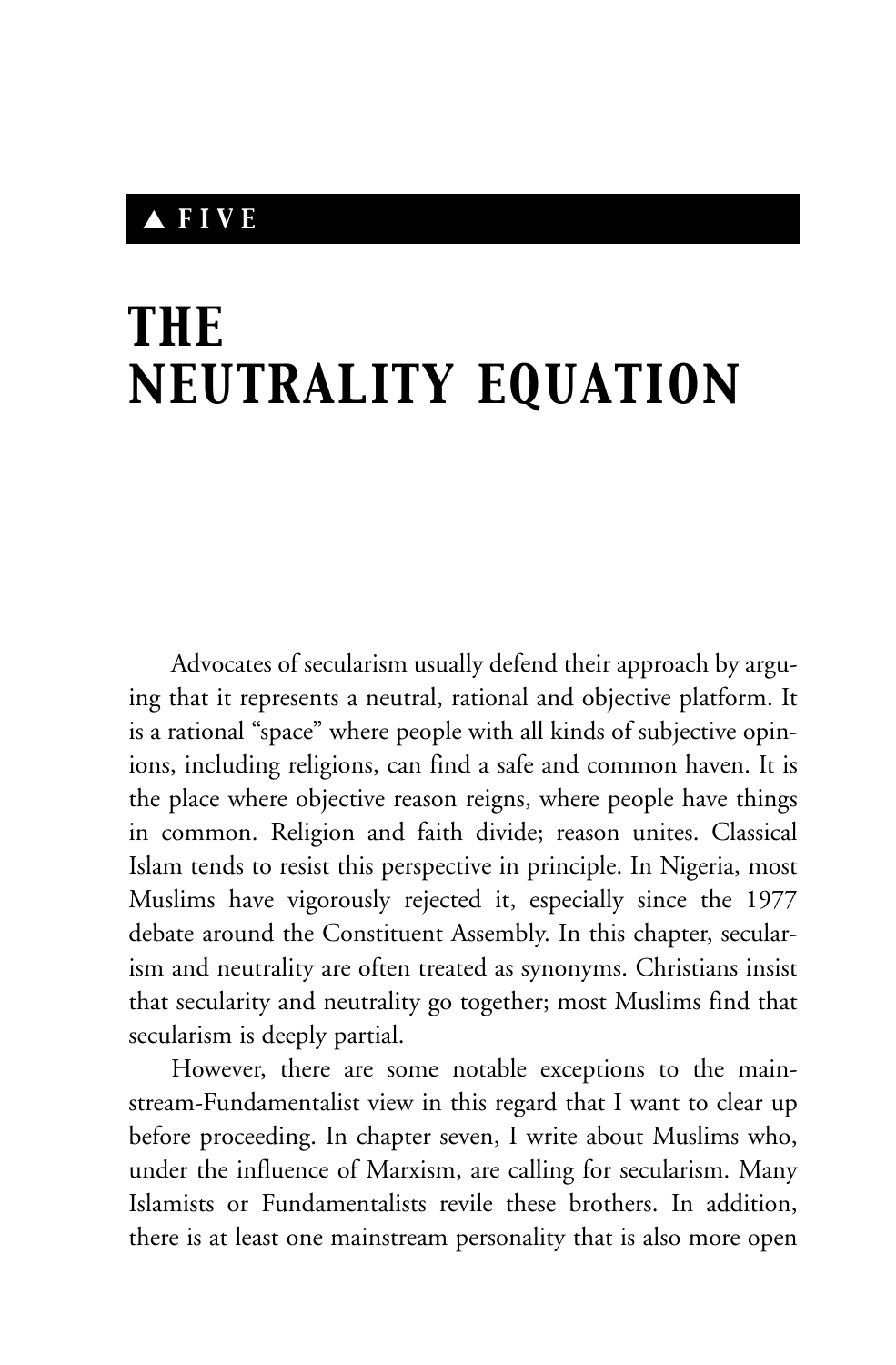to secularism precisely because he thinks to recognize its neutral character. Ibrahim Sulu Gambari wrote the following:

*The meaning of secularity of a state or country has been misunderstood and mis-applied to confuse the citizens of the actual meaning of secularism to the effect that Nigeria or the state has no religion at all. I.e., the state or country recognises no religion. However, this country can be called a multi-religious country and that no state in Nigeria shall adopt any religion as a state religion. The American Constitution (First Amendment) says:* 

*Secularism is thus neither anti-God, nor pro-God. It treats alike the devout, the antagonistic and the atheist. It eliminates God from the matters of the state and ensures that no one shall be discriminated against on the ground of religion. The state can have no religion of its own. It should treat all religions equally. The state must extend similar treatment to the church, the mosque and the temple. In a secular state, the state is only concerned with the relation between man and man. It is not concerned with the relation of man with God.*

*Section 10 of the 1999 Federal Constitution of Nigeria provides in clear and unambiguous [language] that "The government of the Federation or a state shall not adopt any religion as state religion."*<sup>1</sup>

Gambari is not some upstart. He is the Emir of Ilorin, a prestigious Muslim position. Christians have accused him of engineering the closure of Christian schools in his city, $2$  an action that would place him either in the Fundamentalist or mainstream camp. His tolerance for secularism is unique in my sources. He seems to regard secularism as a vehicle for neutrality of the state towards all religion—and non-religion.

Part of the problem is that Muslims insist on describing the Christian position as "secularism" while Christians often promote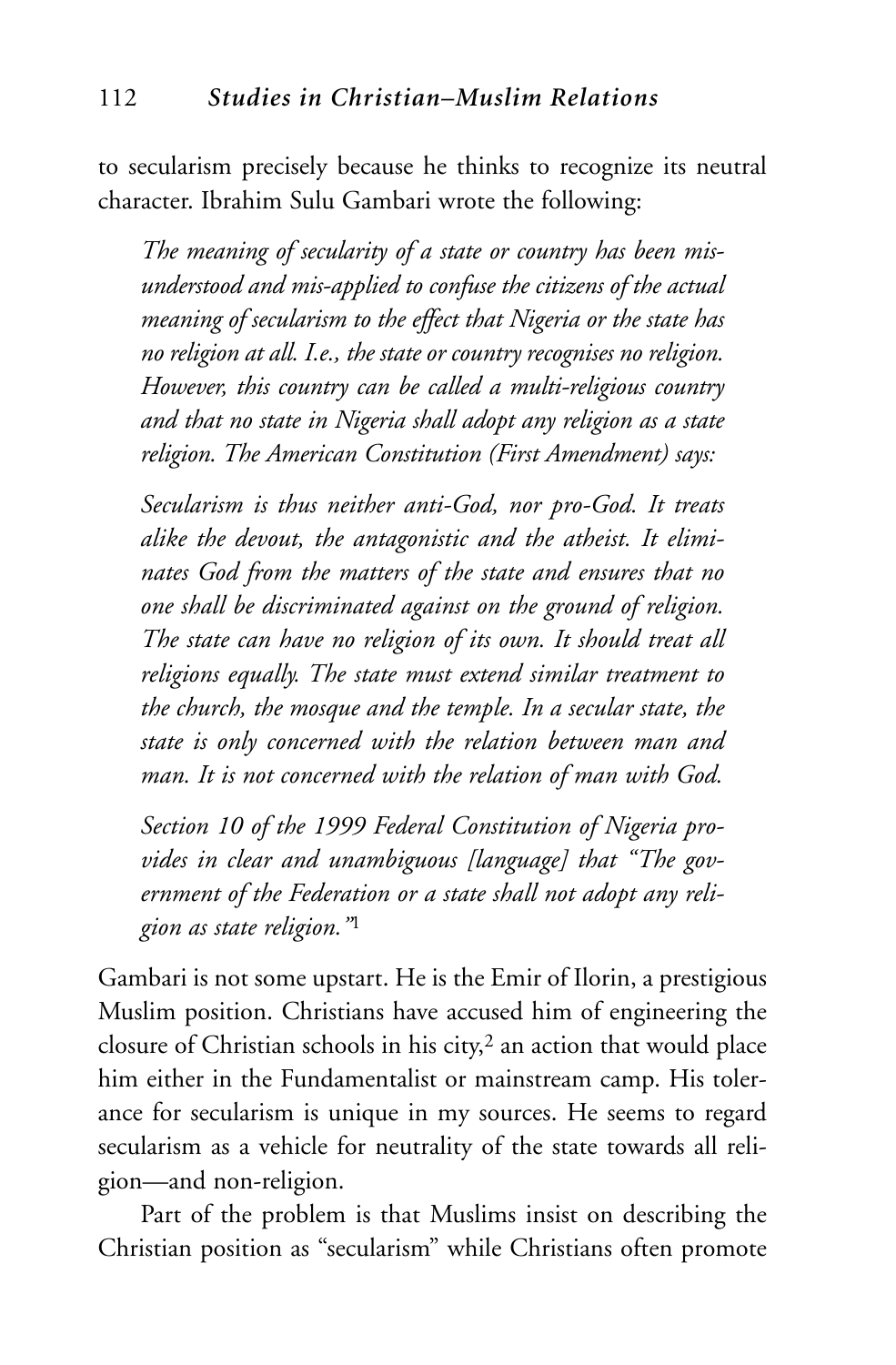"secularity." In Monograph Five, I show that many Christians reject secularism as strenuously as do Muslims, though not as radically. Muslims never acknowledge that distinction and appear oblivious of this Christian insistence.

That problem has two reasons. One is that Christians are often careless in their commingling of the two terms. The second is that Muslims, once they have settled on their interpretation of a Christian standpoint, are not open to correction. No matter how many times Christians try to correct them, Muslims will stick to their original interpretation of the Christian position. This is true of their views on the Trinity and Jesus as well as of secularism. The reason for that posture is, I believe, a strong defensive attitude and uncertainty. The end result is that we sometimes end up comparing apples with pears or contrasting mangoes to avocados. But this discussion takes us into the next monograph.

Already during the days of the original Constituent Assembly of 1978, Muslim scholars objected to secularism precisely because it is *not* neutral. Sociologist Ahmed Beita Yusuf asserted that "positing a neutral non-religious zone in life" amounts to the "opppression of the true genius" of Islam. Limiting the scope of a religion is in effect to replace it with secularism and atheism. Neutrality is a false principle that gives "undue preference to secularism and atheism." "The false principle of neutrality" constitutes "a callous indifference to religious groups." It is to favour "those who believe in no religion over those who do believe."3

Back in 1979 I explained the main Muslim viewpoint as follows:

*If Islam is wholistic, then the positing of a neutral non-religious zone in life must result in oppression of its true genius. Then limiting the application of Islam and, for that matter, of Christianity, is in effect to replace these religions with secularism and atheism. For the government to refuse to finance religious education constitutes "the advancement of secular-*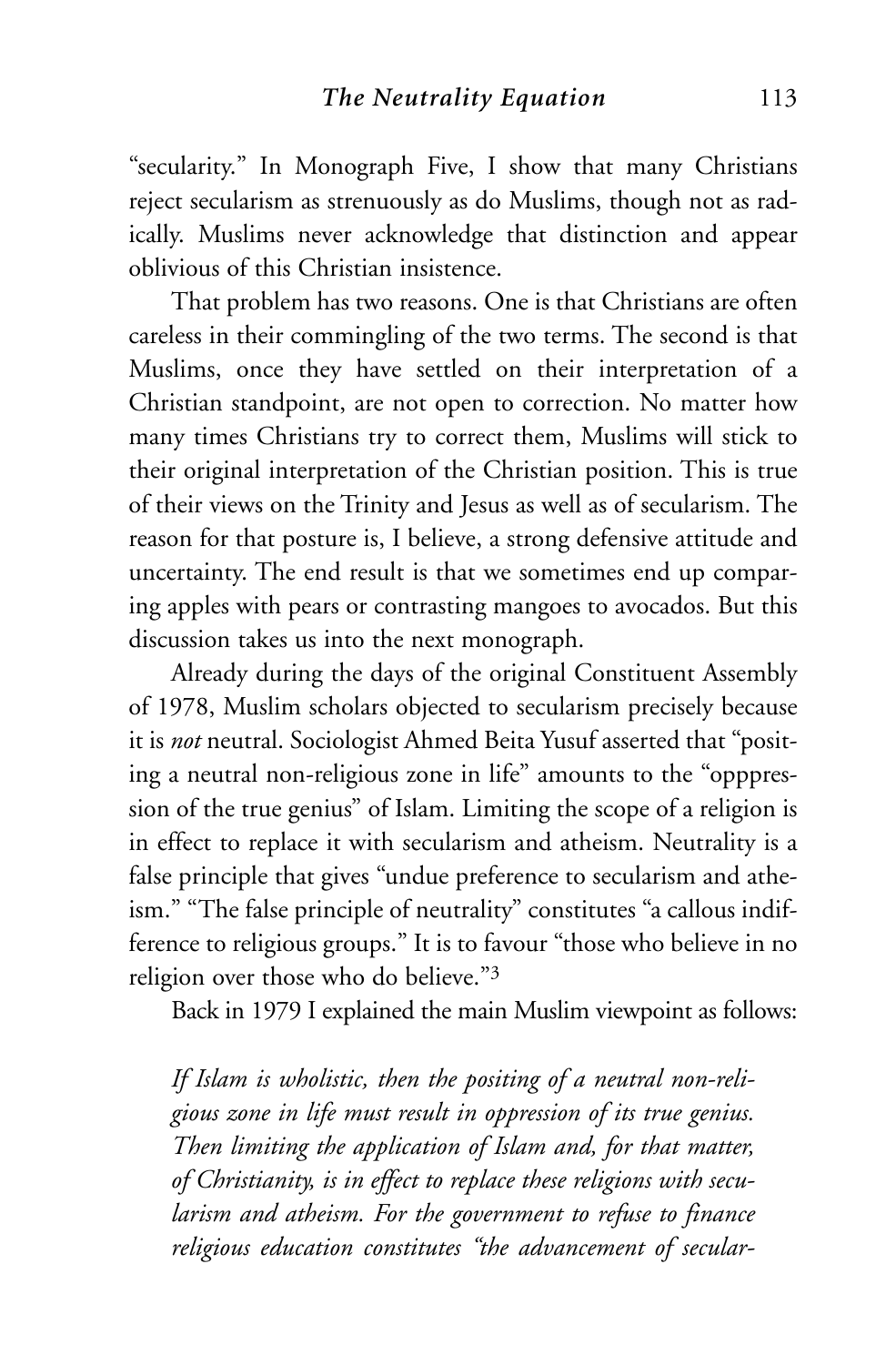*ism, while at the same time tolerating all forms of religious teachings, practices and observances," insists A. B. Yusuf. It "is next to condemning religious propagation, thus giving undue preference to secularism and atheism." He emphasizes that "the false principle of neutrality" encourages "a callous indifference to religious groups and interests. That would indeed amount to favouring those who believe in no religion over those who do believe."*<sup>4</sup>

This rejection of the neutrality principle is a common theme in the literature from the beginning. Beita and Yusuf said it better than most in those earlier days. They represented their community well.

Most Muslims then reject secularism and its alleged neutrality, but not only for philosophical or principial reasons. They also detect what they consider inconsistencies in the policies of the Christian advocates of secularism.5 While Christians claim that secularism spells neutrality, Muslims observe that it repeatedly leads to partiality. The issue is an emotional one that generates much heat.

One of the reasons for this inconsistency, according to K. A. Balogun, is that the constitution is vague on the subject, a situation that "has been the major source of religious disintegration." He offers the following three points in support of his contention:

- 1. "State secularism in Nigeria has not only been [im]properly defined but has also been loosely interpreted." This situation has created inconsistencies. How do you explain a secular state that organizes and funds religious pilgrimages for Muslims and Christians? Or the existence of a government National Religious Council?
- 2. There is a "fundamental difference" between Muslim and Christian concepts of secularism. It refers to the separation of church and state, something Christians support but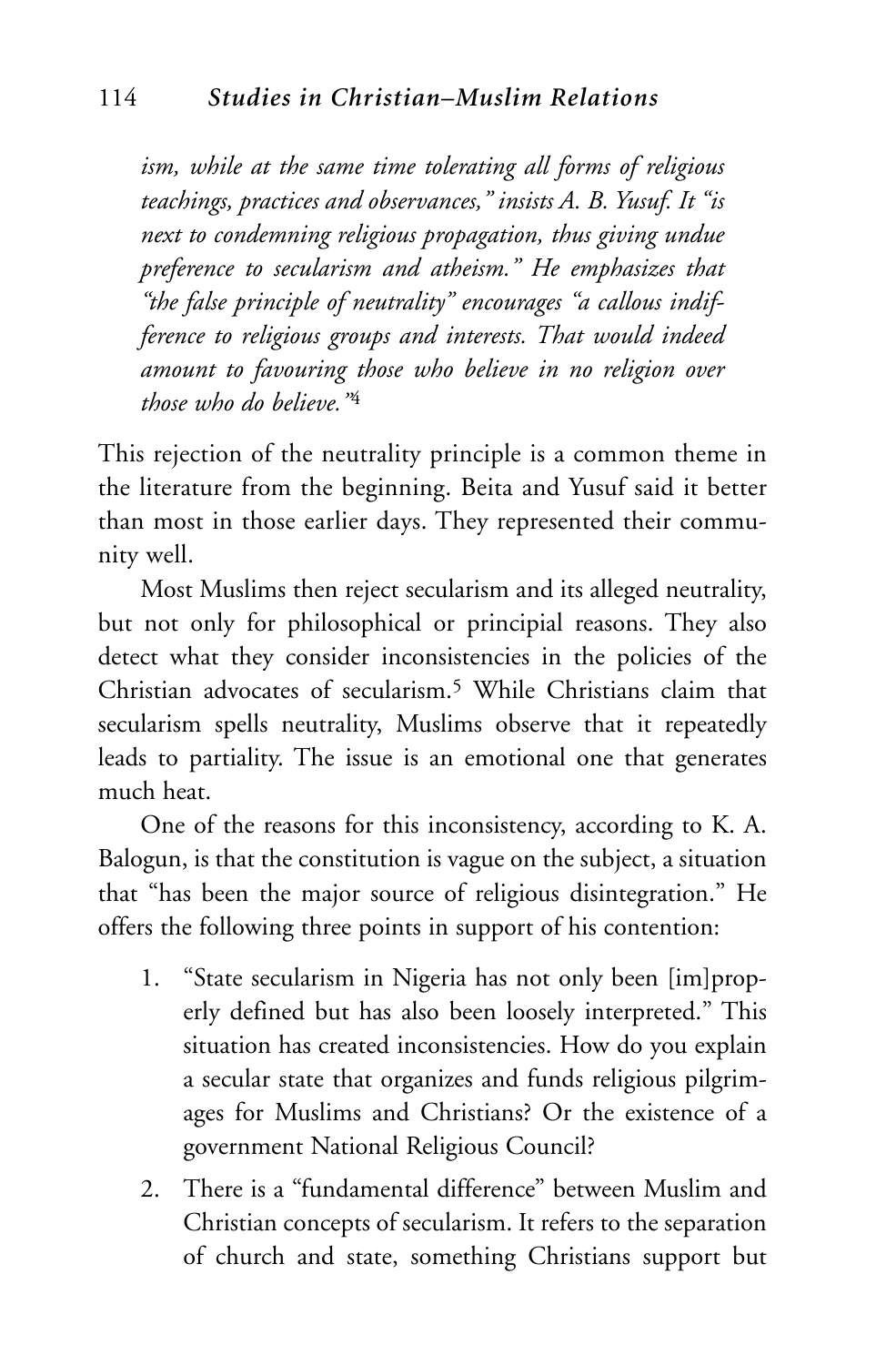Muslims reject. "This fundamental difference has major implications for Nigeria" and has detonated "a series of religious time-bombs." Membership in OIC versus diplomatic relationships with the Vatican was one of those.

3. "State secularity within the framework of the Nigerian constitution is, more often than not, the maintenance of a balancing between Muslims and Christians to the detriment of less mainstream religions like African Traditional Religion (ATR), which is often simply ignored."6

Though a core value of secularism is a dualistic separation of religion from the marketplace, including government, it is applied differently in various countries, according to Yadudu. In the USA, it has led to a "wall of separation between church and state and an almost absolute non-involvement of the state in church affairs." It has also had "the ridiculous effect" of the prohibition of prayer in public schools. In India, secularism has not prevented the adoption of Hinduism as the official religion in some states. It is even illegal for anyone in these states to butcher cows, a Hindu taboo imposed on all. Other religions have been pushed aside.7 The secular version of the former USSR included the unashamed adoption of atheism, a "contrived form of religion," that led to the "destruction of other revealed religions." The government of "secular" Italy does not "dare step on the toes of papal authority or initiate any policies that may run counter to the Catholic ethics of its citizens."8

Great Britain is seen in a different light. Yadudu describes it as a Christian state. The Queen must belong to the Anglican Church. Its "common law was derived from Christian ideas." And that is how Nigeria's troubles started. "English political ideas, which essentially did not recognize secularism, were imported into the country. While Islam was tolerated, Christian ideas were encouraged to gain a foothold on Nigerian soil."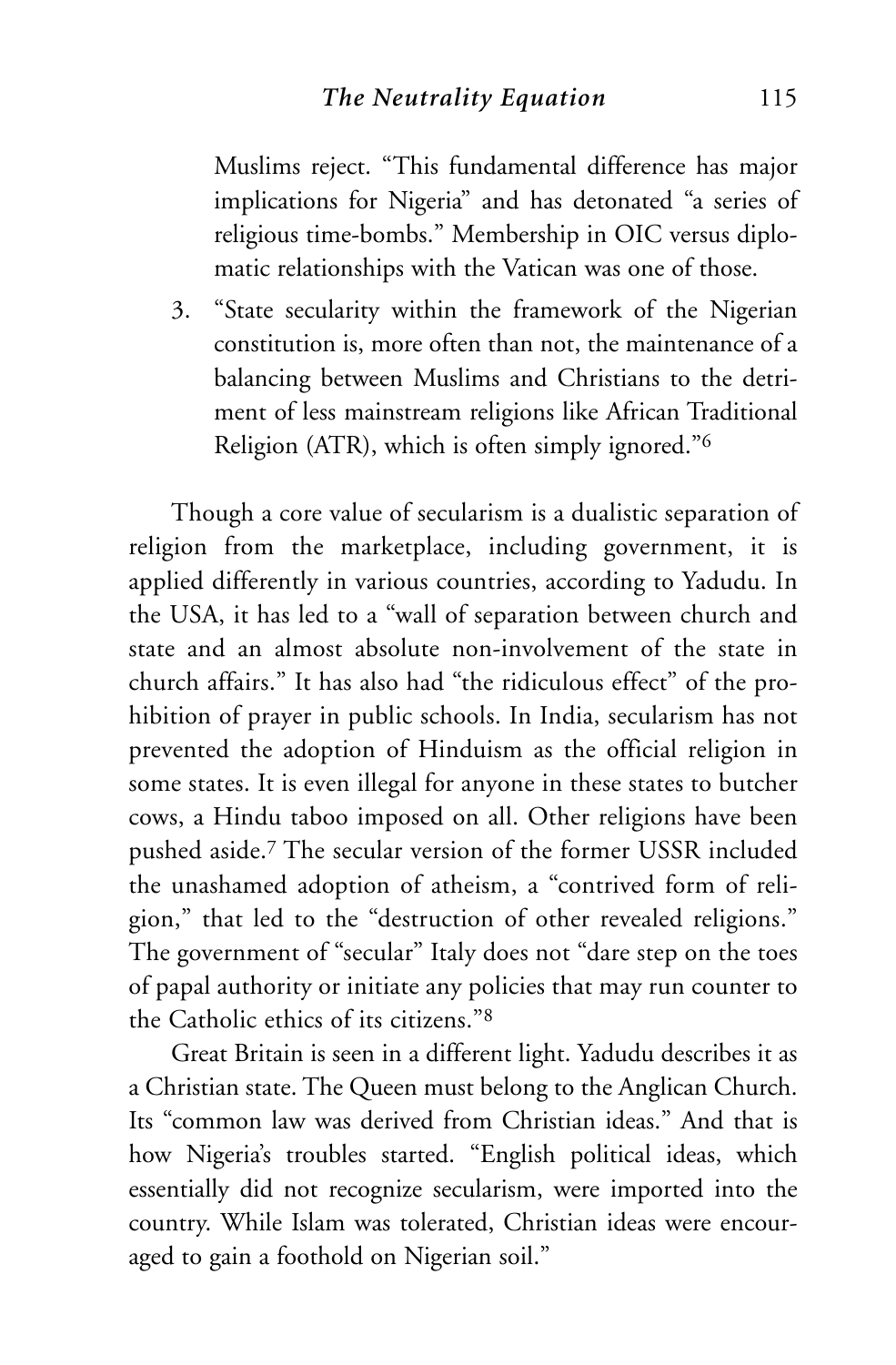## 116 *Studies in Christian–Muslim Relations*

At this point, without any appropriate transition, Yadudu suddenly leaps into the controversy about secularism in Nigeria. The "nebulous idea" was introduced into Nigeria in connection with the 1979 constitution, he affirms. This document declared "'The state shall not adopt any religion as the state religion.' With the adoption of these words, a vague idea of secularism was imposed on the country." But whose secularism were its advocates dumping on the country? American, Italian, Soviet? Shortly afterwards, the Political Bureau recommended that the government "desist from engaging in certain religious activities such as the pilgrimage." While government support for Islam was thus discouraged, its support for Christian and/or secular causes was encouraged, a policy both flagrantly contradictory and partial. From here on, Yadudu offers an expose of various contradictions he and others have observed in the skewed practice of secularism. These contradictions point not to a secular stance so much as to a Christian one. Similarly, the press uses secularism "to wage propaganda against Islam and to ridicule Muslims."9

During the interview with *Quality* magazine, Gumi denied that Nigeria is a secular country. It is constantly contradicted by the government. In fact, the government did not say Nigeria is a secular state. For example, in court "they give you either Qur'an or the Bible.10 That means they are believing in religion." Ibrahim Aliyu uses the same objection: "If the government of Nigeria is a secular government, then why did the president and his vice swear by the Bible and Qur'an respectively, when they were sworn in on May 29, 1999, at the Eagle Square? Why must Nigerian Muslims or Christians swear by the Qur'an or Bible, before giving testimony in court or before holding positions in public offices?" He wonders, "Is it that we Nigerians don't understand what secularism means?" Then he presents his definition that is recorded in chapter two.<sup>11</sup>

Ibrahim Ado-Kurawa similarly finds that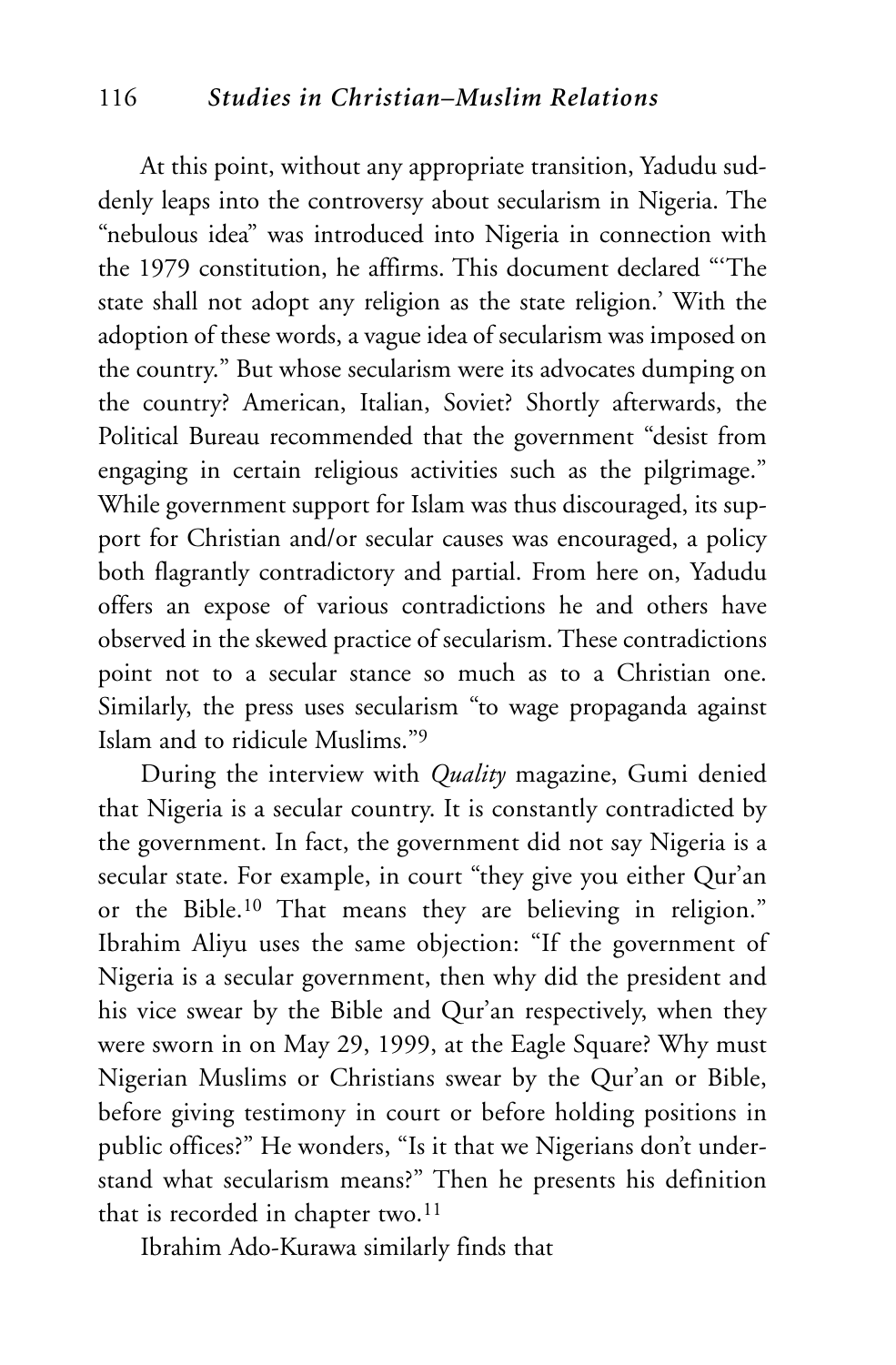*On the one hand, CAN insists that the Nigerian state should hold its secular principle of neutrality as between religions, against the desire of Muslim pressure groups like JNI to associate the state with Islam. On the other, it is drawn to compete with them for state favours, such as subsidies for pilgrimages or religious buildings, and to adopt an attitude of automatically endorsing Christians in office, irrespective of their competence or probity.*

In other words, Muslims have every reason for "their apprehension of the Christian notion of secularity." Impartial? Neutral? Those may be the reasons Christians advocate secularism, but "they never acknowledge that they are advocating [a] Christian notion of secularity."12

El-Miskin argues that Christians advocate a pro-Israel stance for Nigeria "as a way of neutralizing the political clout of the Muslim population that generally opposes restoration of links with Israel. It is thus very clear that, although secularism is viewed as a way of maintaining religious neutrality at the centre, in reality it is essentially an anti-Muslim instrument targeted against the aspirations of the Muslim community." This "myth of secularist neutrality in Nigeria" becomes clear also from the fact that both secularism and Christianity were introduced by colonialism. Encouraged to do so by an alleged Pauline "division of church and state," Christians chose for the colonial setup. This secular neutrality is a delusion. "For the Nigerian Muslim, secularism is just a synonym for Euro-Christian domination."13

Such inconsistencies are detected all along the way. Kabiru Yusuf writes about two parallel incidents far removed from each other in time and space. Sometime during the early 80s, the Catholic Governor of Lagos State, Michael Otedola, had promised to return thirty-eight "mission" schools to their former owners. The aim was the improvement of morals. Muslims, though in favour of moral improvement, opposed the move strongly. It was allegedly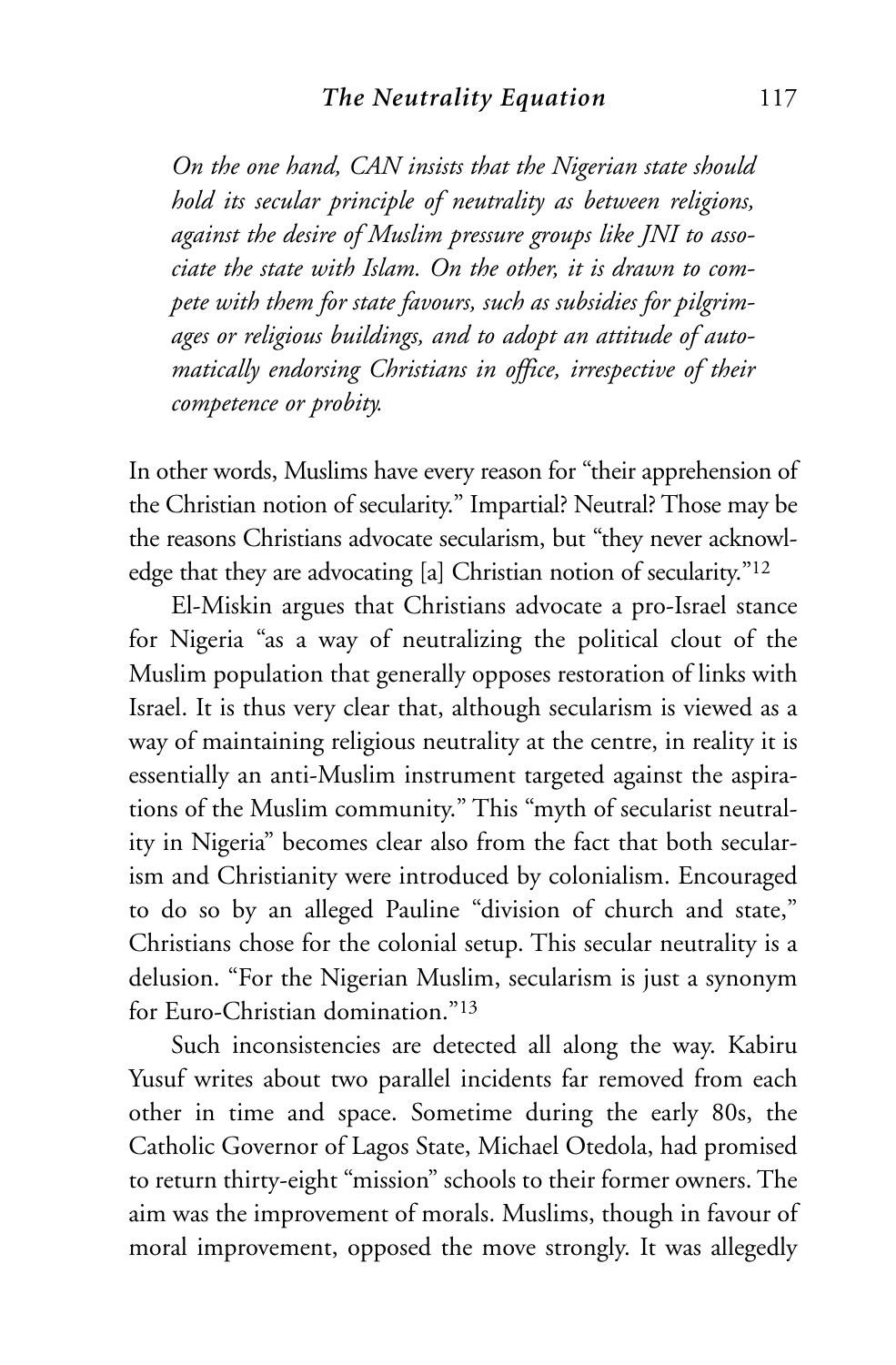"against public opinion." Lateef Adegbite, Secretary to the Nigerian Supreme Council of Islamic Affairs, called it a "manifestation of religious politics." He pledged Muslims would oppose the move with all constitutional weapons available. It would be "unfair" to Muslims. The former Muslim Governor, Lateef Jakande, referred to the plan as "impossible, immoral, illegal, incorrect." But the people who, according to Yusuf, should have screamed in opposition to this assault on secularism, i.e., Christians, were silent. No CAN official or editorial raised a voice against this "assault." Asks Yusuf, "Where are the secularists?" So far, so good—or, so bad?

Fast forward to the early 1990s. Governor Yahaya Abdulkarim of Sokoto State, under pressure of the Jama'atul Nasril Islam (JNI) and the Sultan of Sokoto, agreed to the establishment of a number of Muslim model schools. The aim, again, was to improve the moral climate in the state. Immediately, CAN state chairman, Zakari Dandare, raised the issue about "creeping Islamisation" in the state. It was feared that the five percent Christian children in the schools would either be taught Islam or would have to move to other schools. Several editorials were published against this "assault on secularism."

These two incidents have left Yusuf with the "impression that the campaign for secularism is neither principled nor disinterested. Most efforts in that direction are against Islam, often by people totally ignorant about its precepts." Why were Christians silent about such mixing of church and state in the first case? And why did they raise a ruckus during the second? These are mere rhetorical questions that require no answer. Someone, Yusuf suggests, ought to have told Otedola "to leave his Catholic knighthood at his church, until his term as governor is over."14 Yusuf seems not to have realized that his interpretation leaves Muslims equally contradictory in the reverse and equally unprincipled! Furthermore, he left out the inconvenient but relevant fact that the Lagos govern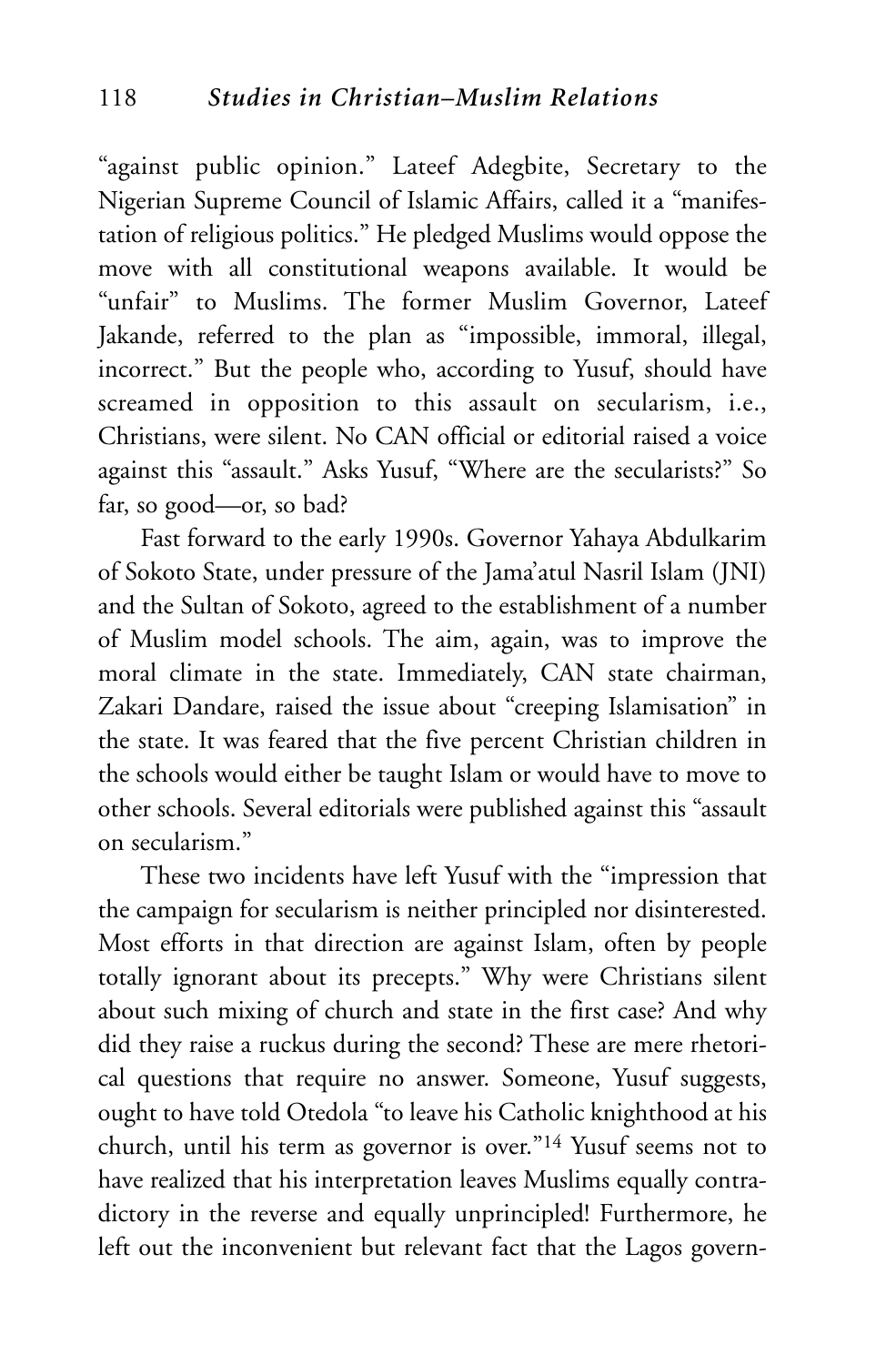ment had earlier simply confiscated these schools from their founders without compensation. That would not have been the case in Sokoto. Such logical and factual niceties easily fall between the cracks when mutual anger and suspicion dominate the climate.

The story continues with a humorous twist. Fast forward once again to 2004, now back to Lagos, where it all started. Alhaji R. O. Oyenubi, national President of the well-known Muslim organization, Anwar-ul-Islam Movement of Nigeria, commended the Muslim Governor Bola Tinubu of Lagos State for returning fortyeight "mission schools" to their former private owners. The latter had built them, according to Oyenubi, "for the benefit of society." This was Muslim to Muslim. I have not heard any Adegbite complain of "religious politics" as we did earlier, though I regard the chance that the incident slipped past him as slim. Obviously, different vested interests played a role in each case. Ah, such blessed inconsistency—or pragmatism?15

Another example of alleged Christian inconsistency is their lack of gratitude towards the federal government that Muslims regard partial towards Christians, even though it claims to be a secular government. Muhammad Bello, an official of the Muslim Corpers' Association,<sup>16</sup> professes not to "understand the mental imbalance of Mr. Okogie<sup>17</sup> and his ilk." "I dare say that even as a surrogate and stooge of the Western Euro-Christian ungodly, nay devilish, world, Mr. Okogie is simply over acting." This outburst had reference to Okogi's suing the government on behalf of CAN over the establishment of a national Muslims Welfare Board to support them in their annual pilgrimage to Mecca.18 Bello should not have been surprised at this move, since it was fully consistent with the Christian secular emphasis. What surprised him was the lack of gratitude expressed in this action to a government that, according to Muslims, leans over backwards to support Christians. To Bello this seemed like biting the hand that feeds you, since the government generally favours Christians. He bitterly comments,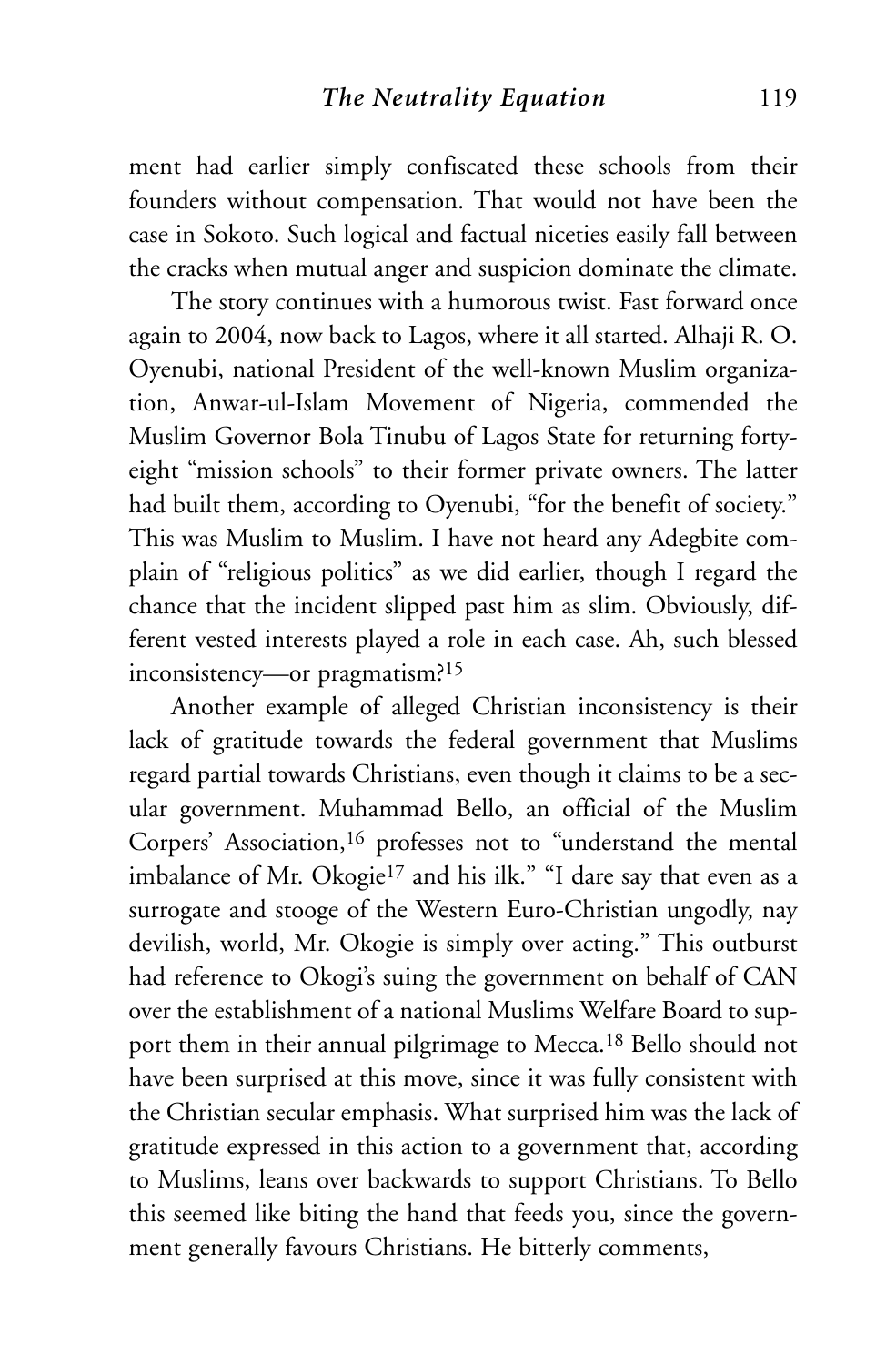*Muslims see the present secular arrangement in the country as detrimental to their very essence and well-being. Their very rights secular-wise are continuously being challenged by intolerant kleptomaniacs like Okogie.*<sup>19</sup> *It is clear to the present administration that all its efforts to favour the Christian minority in the country under the guise of secularism is in vain. The Christians still remain the ungrateful they are known to be. Their recent utterances and activities vindicate this assertion. But then, we believe that there is a limit to the favour the government can afford to shower on the non-peace loving Christians of this country. One of the unaffordable favours is to do as demanded by them in respect to the Pilgrims Welfare Board and the sharia. Denying the Muslims any of them spells doom for the nation!* <sup>20</sup>

According to the editor of *Alkalami*, Okogie's action was not surprising, for "this cantankerous fellow has long bluntly demonstrated his hatred for Muslims and for everything from the government that affects them."21 Okogie's action allegedly was revenge for the international humiliation he had suffered recently. The federal government had contributed ten million naira each for both a Christian national cathedral and a Muslim national mosque as religious showcases in Abuja, the newly-constructed national capital. However, Okogie claimed that only the Muslims were given money. The record was put straight by Alex Ekwueme, the Christian Vice President, who publicly announced that both parties had received their grants equally.22 Furthermore, the Abuja authorities had denied the Christian accusation that they were showing favouritism to Muslims in the allotment of land for religious purposes.23 The *Alkalami* editor is surprised that the government does not rein in CAN, this troublesome organization that insults the government and emboldens its followers with lies. *Alkalami* has long ago stated its opinion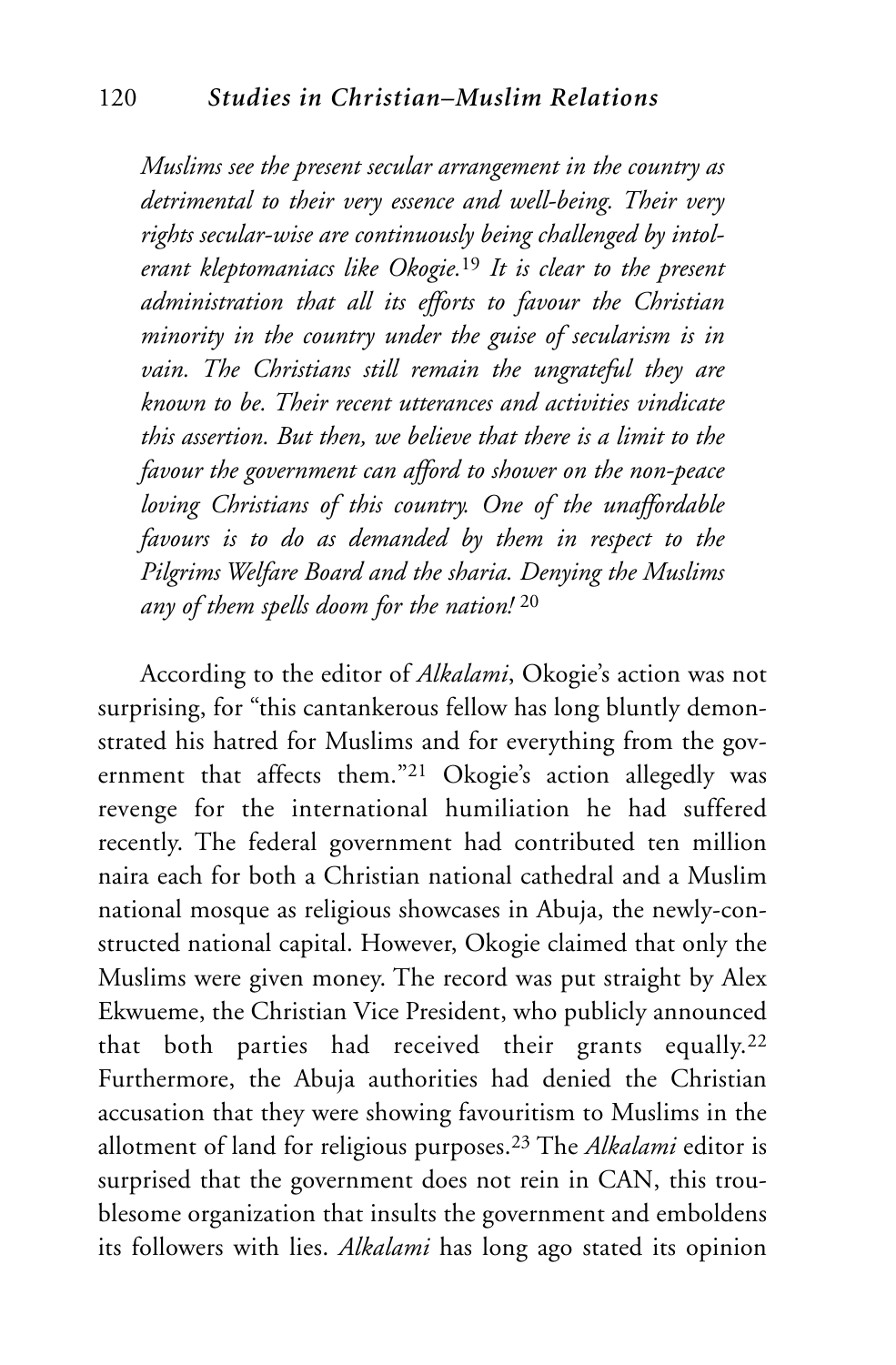that, if we want to contain the bad atmosphere between the two religions, we have to rein in Okogie.24

Almost all Muslim writers on the subject complain about the inconsistency or selectivity with which Christians apply the secular criterion they so strenuously advocate. In an address to the Constituent Assembly in 1988, Hamzah Dawood discusses a number of these alleged inconsistencies and expressions of government support for Christian causes. There are two Christian radio stations that he assumes have a connection with Nigeria's government communication satellite. There are "airfields serving the Vatican and other Christian missions" that represent "a negation of our sovereignty" as well as being dangerous for Nigerian security.<sup>25</sup> Then there is the affiliation of Christian theological schools with various universities. These schools produce evangelists.<sup>26</sup> As Christians are annoyed with mosques on public properties, so is Dawood. And then, of course, the usual complaint about government media supporting Christianity.27

A well-known Muslim preacher, Sheikh Abubukar Muhammad Tureta, strongly took Jerry Gana to task. Gana was the founding Christian director of government agency setup for citizen awareness building and rose to the position of Federal Minister of Information under President Obasanjo. It appears he was also on the national Executive Committee of CAN. Tureta berated him for his public announcement that his agency would "make sure that politics and religion were not mixed come next republic." Tureta comments, "It is playing with the people's intelligence for an executive member of CAN to divorce himself from religious politics. After all, even the Pope had recently instructed all Christians to fight any government that is not religiously inclined." CAN is full of religious politics, according to Tureta. He further claims that CAN is using Gana's government agency "to present gubernatorial candidates in all northern states." He dismissed Gana's statement as an "empty ploy."28 So much for the Christian pretense of secularist neutrality.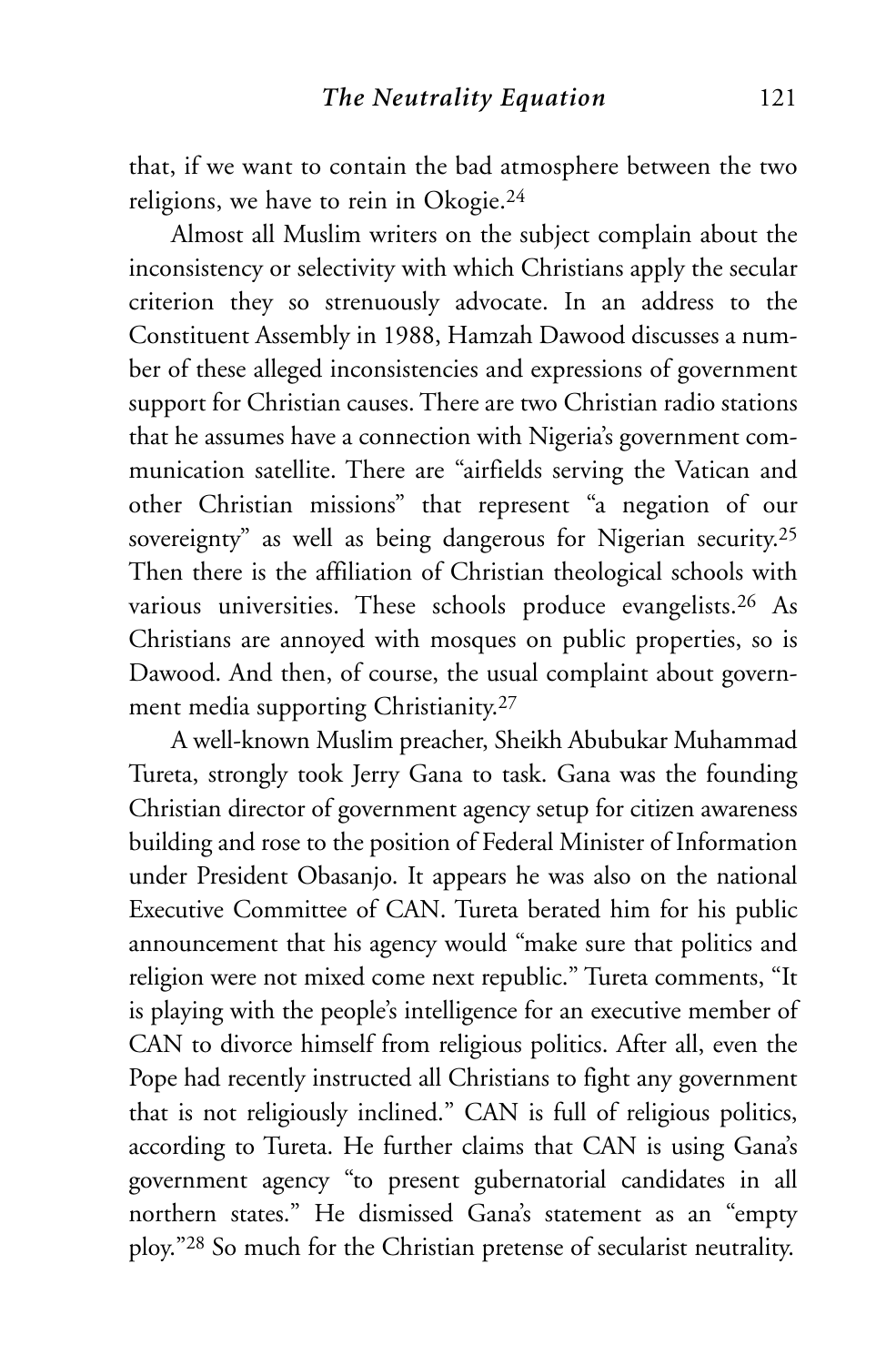MAMSER is not the only so-called secular tool of the government seen to undermine Islam. Another is National Youth Service Corps (NYSC). Adam Ahmad, a staff member of Bayero University, gave a lecture in which he warned of the dangers NYSC presented to Muslim youth. It was specifically designed as a ploy to lure them away from Islam. They are force-fed opinions that are hostile to Islam. Among them are songs with anti-Muslim texts. During the orientation camp, males and females mix freely, something Islam frowns upon. There is a lot of drinking, gambling and prostitution, while no opportunity is allowed for prayer time.29 Where is the neutrality?

A very blatant inconsistency is the weekly Christian NTA broadcast from Aso Rock, the seat of the presidency. "It has become *derigueur* every week on public television, for the viewers to be inflicted with the spectacle of a live telecast of the Sunday Service at the Villa chapel, an event which is unprecedented in our national life, ostensibly to showcase how passionately religious our president is!" This takes religious manipulation up to the next level. It is "a new departure in our rulers' political and manipulative use of religion on the nation's leading public television medium."30

On May 27, 2004, the day before I write this report, CAN held yet another fund-raising effort to complete the shamefullystalled construction of the National Ecumenical Centre in Abuja. Without much comment, the *Daily Trust*, generally regarded as a pro-Muslim daily, published a report on who donated what. Huge donations were pledged by Muslims—yes, Muslims, including Vice President Atiku—banks, contractors and other business people. Politicians and various governments were prominent among the donors, with a group called "friends of President Obasanjo" donating a cool N400 million.31 What is important here—and this is probably a major reason the paper published such a detailed report—is the close mingling of church and state this event represents. Even while CAN is in the midst of a bitter squabble with the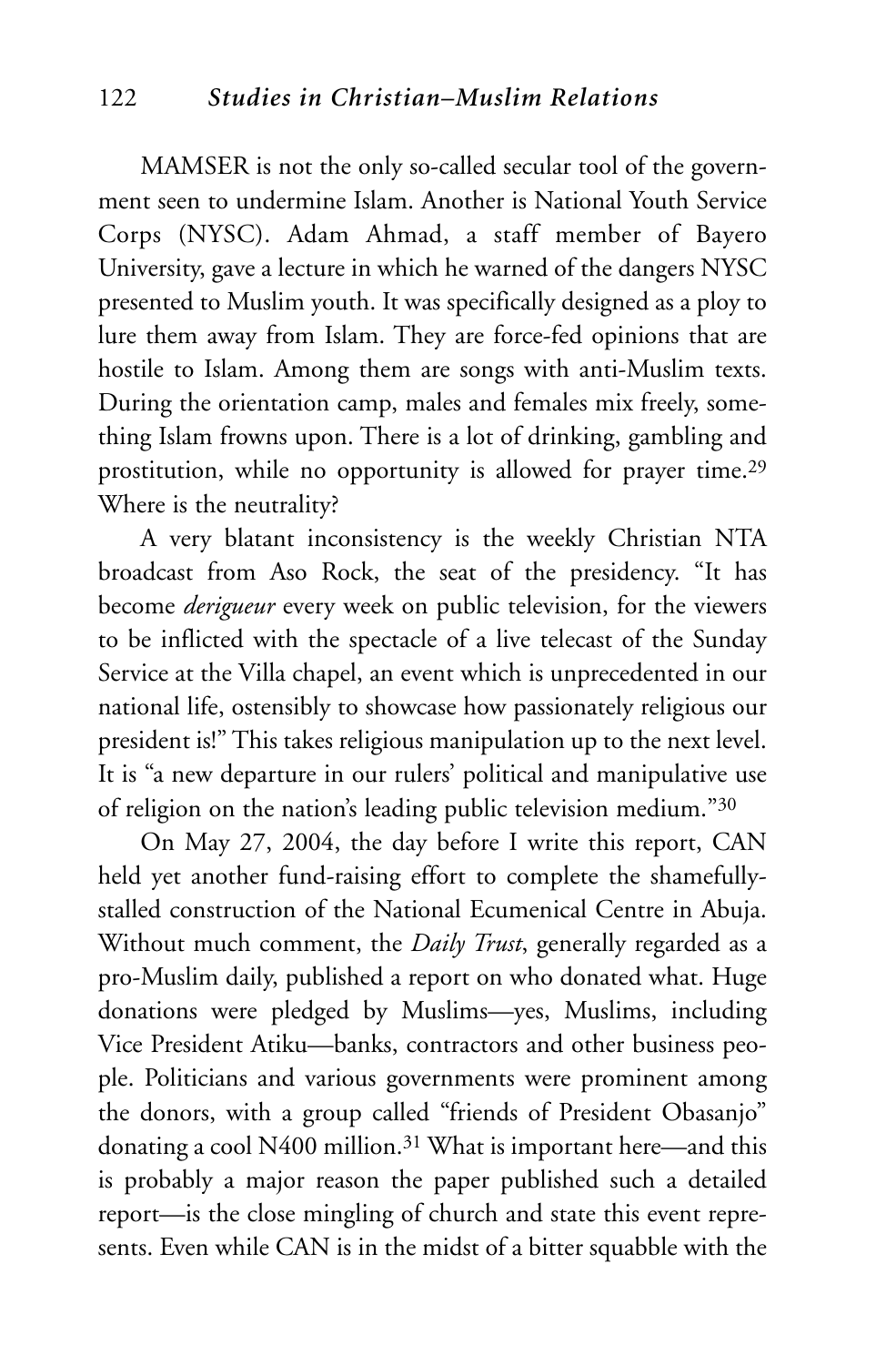President over his declaration of a state of emergency in Plateau State, he was the "chief fundraiser" for the occasion. The paper could not resist the closing remark, "Construction of the centre, which has a 25-story tower, began almost at the same time as the National Mosque, Abuja, but was abandoned in the early eighties due to internal wranglings among Christians."32 When you see the magnificent mosque Muslims built just down the street from the centre, then it is indeed a sharp contrast in achievement.

Yadudu finds much confusion on the issue of neutrality among Christians. They have a "list of do's and don'ts" that is highly contradictory but that Christians insist must be observed if we are to protect the secular purity of the state. A major point, of course, is the rejection of sharia, something to be discussed in Monograph Six. But how can the Christian insistence on the Sunday as a workfree day be considered secular or neutral?33

Christo-secular inconsistency is not limited to Nigeria. It is also rampant in the "Christian" West. Taji Mustafa Fombo forwarded an article to the *Gamji* Web site that is not his. The article exposes inconsistencies by the secular West that shows such strong concern for the fate of Muslim women under the threat of the death penalty, while it shows little concern for "the death of thousands of Muslims in Palestine or the millions that die as a result of starvation in the developing world. Indeed, if life is considered so precious, why was there not even a murmur of criticism aimed at the USA on the recent 57th anniversary of the attacks on Hiroshima and Nagasaki?" I reproduce a particularly pungent paragraph:

*With regards to the stated belief that people should be free to commit adultery if they want, this opens up a further series of questions. For example, why is taking heroin banned, but the use of alcohol glorified, despite the many problems resulting from the latter's use? Why is bigamy banned, but adultery allowed, despite the problems of abortion, children growing up*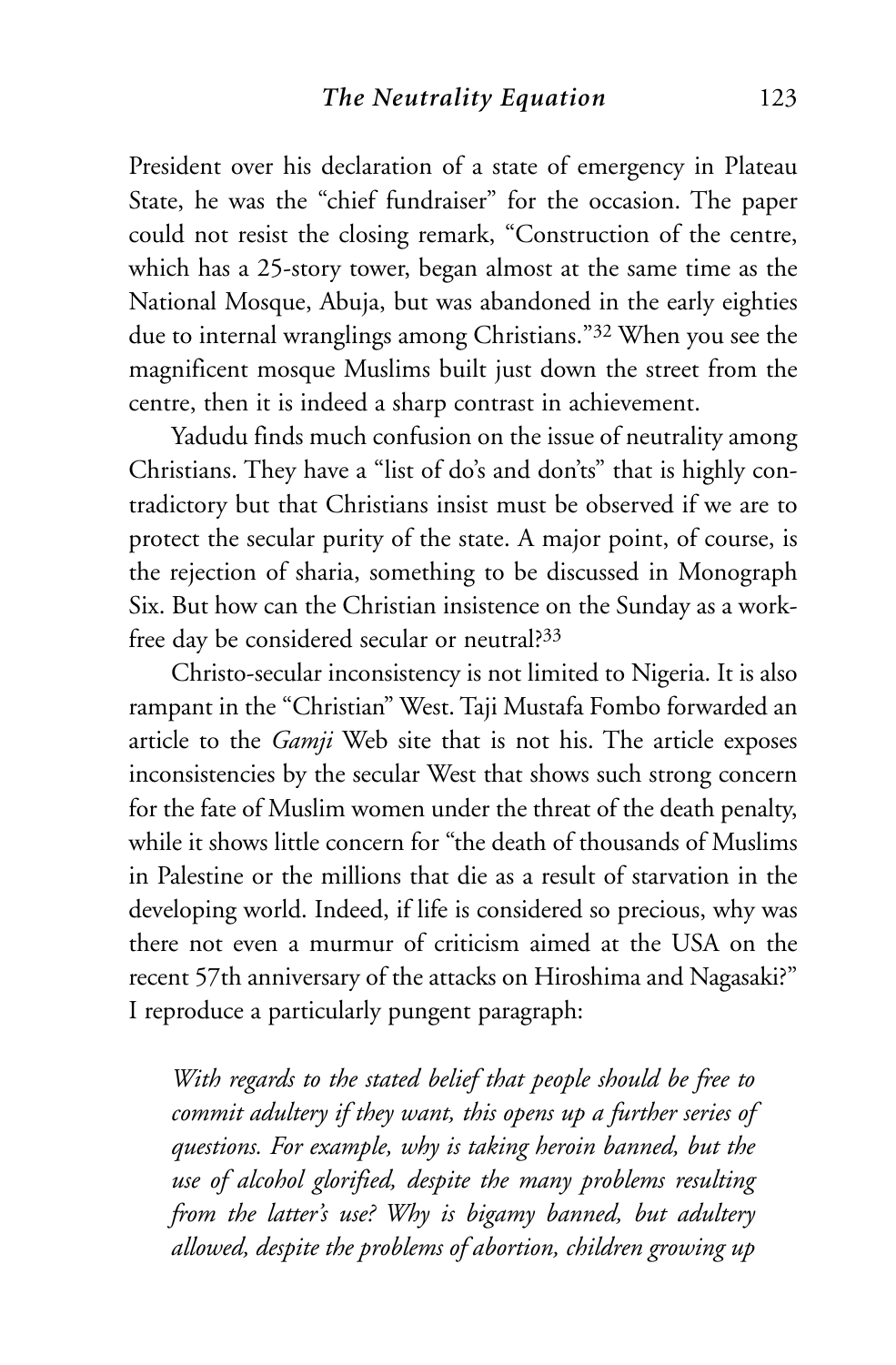*without a mother or father, as well as the emotional devastation visited upon partners of adulterers? When we examine adultery and illicit sexual relations, it cannot escape the aware observer that it is one of the main selling points for magazines, newspapers, soap operas, films and much of the entertainment industry. The societal consequences of this constant marketing of sex is completely ignored by the liberal lobby. Consequently, there is no major outcry over the thirteen or so women who fall victim to a rapist every single day in Britain.* 

*These are some of the many contradictions one finds in the value systems of capitalist societies. What should be clear is that these contradictions are a natural outcome of an ideology, which holds that human beings can decide right and wrong.*

*Leaving humans to decide what is right and wrong is a recipe for the contradictory values and the societal degeneration one witnesses in capitalist societies. Islam as an ideology maintains that such decisions of right and wrong should be left to the Creator of humans, an independent and unbiased source that has full awareness of the human condition. Islamic values and morals are unchanging and lead to a constant safeguarding of society.*<sup>34</sup>

With so much at stake for Muslims, I close this chapter with this stout declaration of the Muslim Students Association (MSS): "Muslims will never subscribe to secularism as a way of life, for they have an inalienable right to the practice of Islam."35 In that context, the much-vaunted neutrality of secularism cannot stand. It evaporates into thin air. Vamoosed! Gone!—as is invariably the case whenever it is exposed to scrutiny.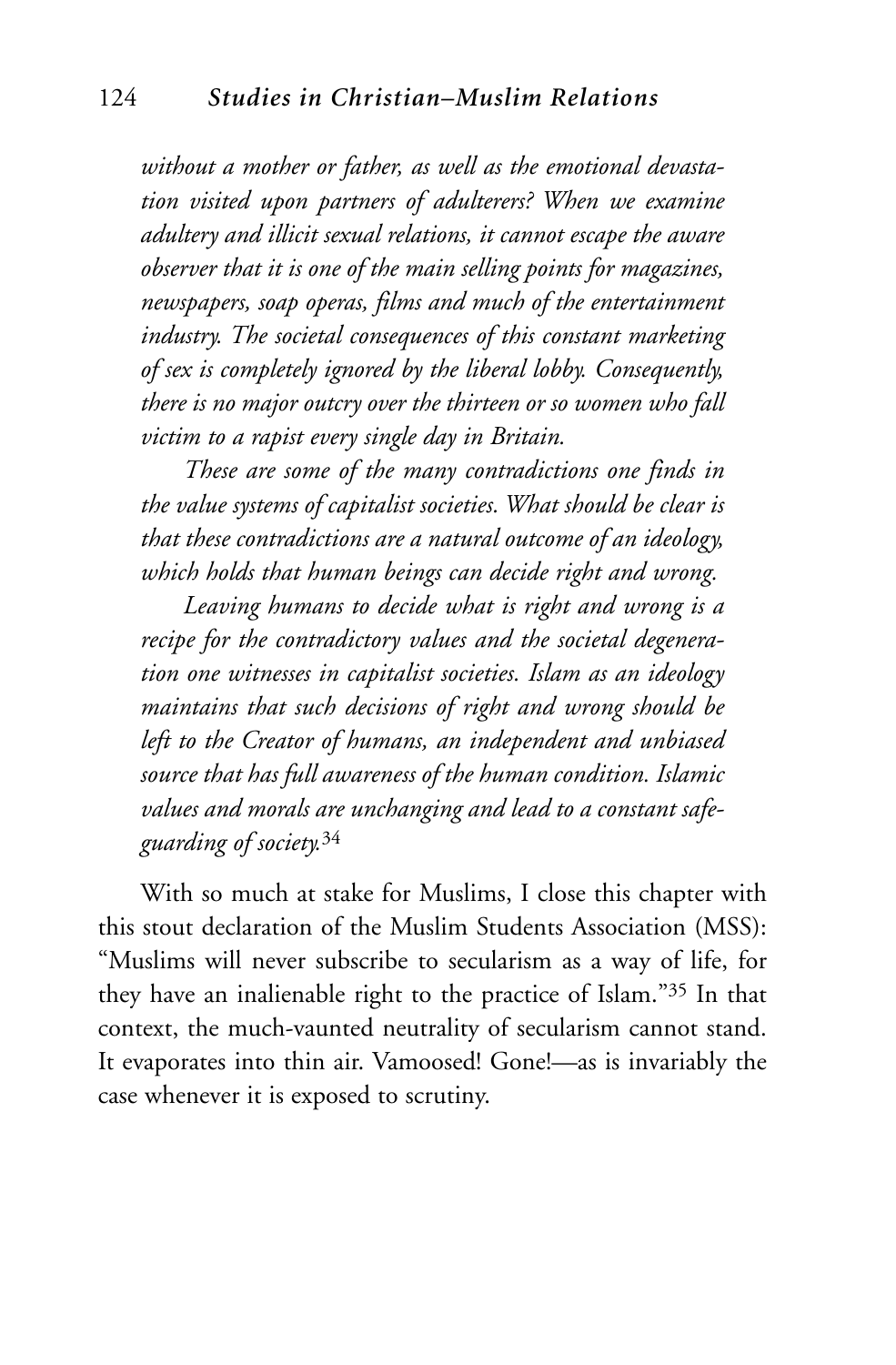## $\blacktriangle$  *Notes*  $-$

<sup>1</sup> I. Gambari, 18 Feb/2000. Though Gambari's intention is clear, his interpretation of the First Amendment is another story.

2 J. Boer, Vol. 3, p. 140.

3 A. Ysufu, *NN*, 23 Sep/77. J. Boer, 1979, pp. 478-479; 1984, p. 143.

4 J. Boer, 1979, pp. 478-479; 1984, p. 143. A. B. Yusuf, *NN*, 23 Sep/77. See also H. Yadudu, *NN,* 28 Sept/77.

5 As recorded in Monograph Three, Christian leaders themselves occasionally reprimand each other for similar inconsistencies.

6 Balogun, pp. 185-187. For a similar discussion of secularism in other countries see *Nasiha* in the bibliography.

7 The Muslim-inspired Institute of Islamic Studies in Numbai, India, with Islam occupying a minority position in a sea of Hinduism, is a strong proponent of secularism, by which it means government "neutrality." Asghar Ali Engineer, the Director, attended a recent conference in Abuja, Nigeria, that was called by a human rights group in Nigeria in the face of the international controversy over the death sentence of Amina Lawal, about whose case we will hear more in this series. See <www. csssisla.com> about the Institute itself as well as Engineer's comments on the Abuja conference, "Shari 'ah Law, Civil Society And Human Rights."

8 Ado-Kurawa similarly lists various inconsistencies in Europe between official secularism and pro-Christian practice (*Shari'ah in Nigeria*, p. 16).

9 A. Yadudu, 7 Apr/89. Appendix 7. For similar arguments see also A. Yadudu, 2000, p. 39. Please do note that these descriptions of various secular situations are Yadudu's, not mine.

<sup>10</sup> This protocol is common throughout Nigeria's government culture. A one-time military governor of Oyo State, Colonel Oresanya, was criticized by the Oyo branch of the National Council of Muslim Youth Organizations for swearing in his appointees on the Bible and the Qur'an (*The Pen*, 24 Feb/89). I vividly remember the coronation of the Aku Uka of Wukari, Taraba State, in the early 70s, during which he was sworn in on the Bible—by a white Christian missionary no less, Dr. Harry R. Boer, the founding principal of the Theological College of Northern Nigeria.

11 *Quality,* Oct/87, p. 38. I. Aliyu, 13 Dec/99.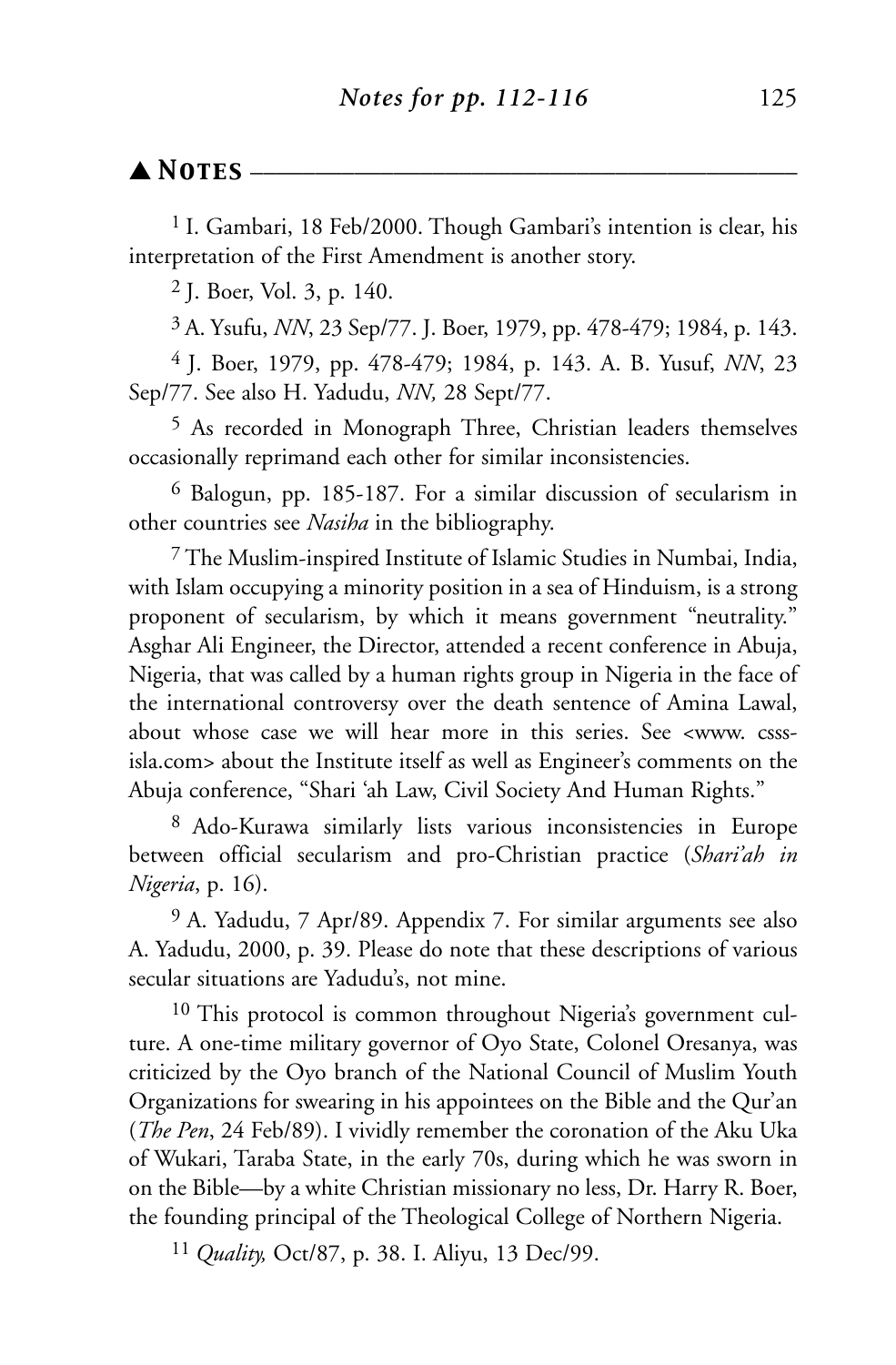12 Ado-Kurawa, "Islam and Non-Muslim." *Shari'ah in Nigeria*, pp. 17, 46-47.

13 El-Miskin, 1989, pp. 6-7.

14 K. Yusuf, 1 Feb/93.

15 O. Bajulaiye, 14 Apr/2004.

16 "Corpers" has reference to the National Youth Service Corps (NYSC), a sort of internal Peace Corps, under which all tertiary graduates are assigned to serve in another part of the country for one year at usually very low compensation. Both Muslim and Christian corpers have their religious organizations.

17 Okogie was at the time the Roman Catholic Archbishop of Lagos and national president of the Christian Association of Nigeria. In the latter capacity he was the main national spokesman for Christians. Though no longer CAN President, in 2003 he was appointed Cardinal. *Vanguard*, 29 Sep/2003. He publicly faulted President Obasanjo for not having acknowledged his elevation properly, an incident Muslims will immediately have recognized as another inconsistency by this warrior for secularism and separation of church and state.

18 See articles "CAN Sues Babangida," *The Pen*, 10 Mar/89, pp. 1-2. *"Kungiyar CAN Ta Kai Karar Babangida,*" *Alkalami*, 17 Mar/89, p. 16. "*Ra'ayin Alkalami: Hawainiyar Okogie Ta Kiyayi Ramar Musulmi*!" *Alkalami*, 31 Mar/89, p. 3 (Appendix 10) for an explanation for this action.

<sup>19</sup> The alleged right referred to is for Muslims to have a Nigerian Pilgrims Commission that caters to their religious obligations at deep government financial involvement and, thus, at deep tax payer's expense.

20 M. Bello, 21 Apr/89.

21 Original Hausa: "*…domin ba tun yau wannan hatsabibi ke bayyana kiyayyarsa kiri da muzu ga Musulmi da duk wani abu da ya shafesu wanda ya bullo daga bangaren gwamnati ba.*"

22 Whatever may have happened, CAN Vice President at the time, Tanko Yusuf, indicated that there was a problem of corruption with regards to these building funds (L. Grissen, pp. 99-100).

23 I. Biu, 14 Aug/88.

24 *Alkalami*, 31 Mar/89. Appendix 10.